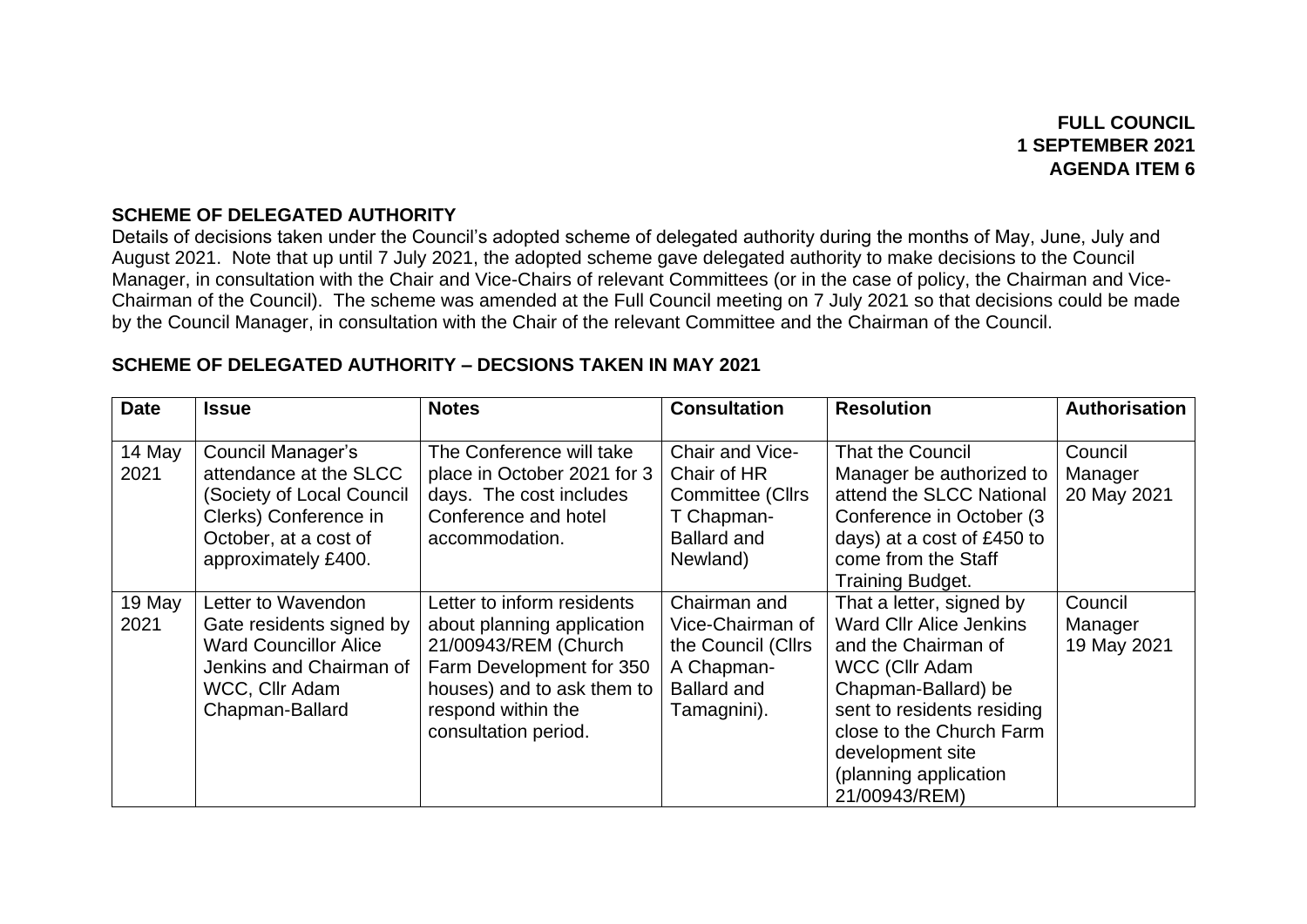| 19 May | Council Manager's          | The training will take place | Chair and Vice-    | That the Council           | Council     |
|--------|----------------------------|------------------------------|--------------------|----------------------------|-------------|
| 2021   | attendance at the SLCC     | on 9 & 10 June 2021 (2)      | Chair of HR        | Manager be authorized to   | Manager     |
|        | (Society of Local Council) | days).                       | Committee (Cllrs   | attend the SLCC            | 20 May 2021 |
|        | Clerks) 'Leadership in     |                              | T Chapman-         | 'Leadership in Action'     |             |
|        | Action' training (virtual) |                              | <b>Ballard and</b> | training on 9 & 10 June at |             |
|        | at a cost of £75           |                              | Newland)           | a cost of £75, to come     |             |
|        |                            |                              |                    | from the Staff Training    |             |
|        |                            |                              |                    | Budget.                    |             |

#### **SCHEME OF DELEGATED AUTHORITY – DECISIONS TAKEN IN JUNE 2021**

| <b>Date</b>        | <b>Issue</b>                                                                                                     | <b>Notes</b>                                                                                             | <b>Consultation</b>                                                                                                                                 | <b>Resolution</b>                                                                                                                                                                                          | <b>Authorisation</b>               |
|--------------------|------------------------------------------------------------------------------------------------------------------|----------------------------------------------------------------------------------------------------------|-----------------------------------------------------------------------------------------------------------------------------------------------------|------------------------------------------------------------------------------------------------------------------------------------------------------------------------------------------------------------|------------------------------------|
| 17<br>June<br>2021 | For the council to<br>become a distribution<br>point for 'Girl Pack'<br>charity sanitary packs                   | Following approach from<br>the charity to become a<br>distribution point                                 | Chair of<br>Community<br>Engagement<br>Committee (Cllr T<br>Chapman-Ballard<br>and Chairman of<br>the Council (Cllr<br>A Chapman-<br><b>Ballard</b> | <b>That the Council</b><br>becomes a distribution<br>outlet for Girl Pack. This<br>service will operate in<br>accordance with social<br>distancing rules as they<br>apply.                                 | Council<br>Manager<br>23 June 2021 |
| 21<br>June<br>2021 | Repairs required to a<br>leaning fence at<br><b>Boxberry Gardens</b><br>allotment, at a cost of<br>$£420 + VAT.$ | RTM have quoted £420+<br>vat to repair the fence and<br>remove a seedling that is<br>growing through it. | Chair and Vice-<br>Chair of<br>Operations<br>Committee (Cllrs<br>Newland and<br>Taylor)                                                             | That the fence repair at<br><b>Boxberry Gardens</b><br>Allotment Site is carried<br>out by WCC's allotment<br>maintenance contractor,<br>RTM. The cost to come<br>from the allotment<br>maintenance budget | Council<br>Manager<br>22 June 2021 |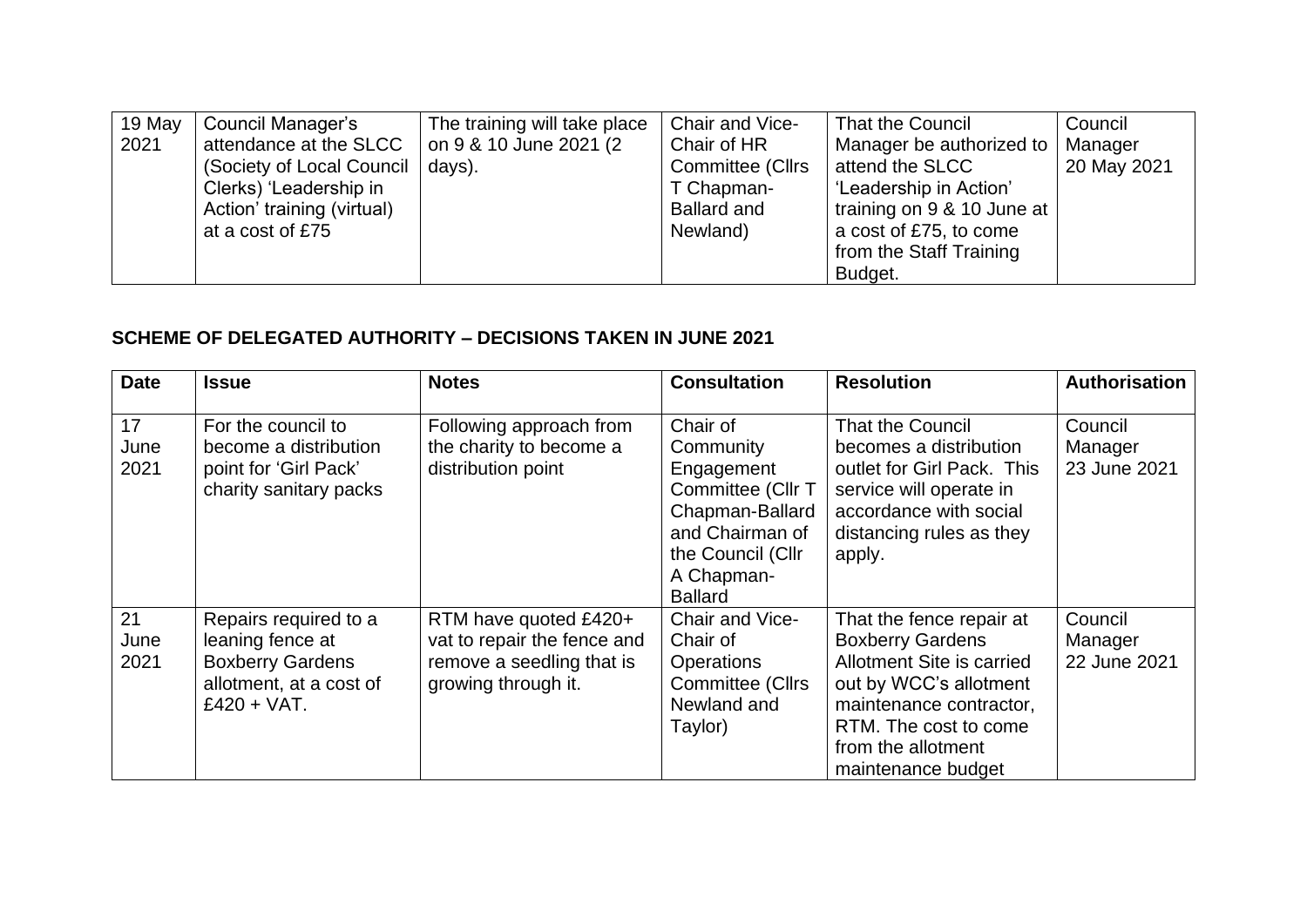| <b>Date</b>        | <b>Issue</b>                                                                                                                                                                                                                                                                                             | <b>Notes</b>                                                                               | <b>Consultation</b>                                                                                                                                | <b>Resolution</b>                                                                                                                                                                                                                                         | Authorisation                      |
|--------------------|----------------------------------------------------------------------------------------------------------------------------------------------------------------------------------------------------------------------------------------------------------------------------------------------------------|--------------------------------------------------------------------------------------------|----------------------------------------------------------------------------------------------------------------------------------------------------|-----------------------------------------------------------------------------------------------------------------------------------------------------------------------------------------------------------------------------------------------------------|------------------------------------|
| 24<br>June<br>2021 | As from 1 July 2021 and<br>following contract<br>renewal, the cost of the<br>dog bin emptying<br>contract has increased<br>significantly (from £1.55<br>per bin per empty to<br>£3.00 from 1 July 2021.<br>The Council to consider<br>a virement from general<br>reserves to cover this<br>vear's costs. | Such a significant increase<br>had not been accounted<br>for in the 2021-2022<br>budget.   | Chair and Vice-<br>Chair of<br><b>Operations</b><br>Committee (Cllrs<br>Newland and<br>Taylor)                                                     | That £4,700 be vired<br>from general reserves to<br>the dog bin budget, to<br>make up the shortfall in<br>contract costs and to<br>include a contingency<br>amount to cover any<br>additional or replacement<br>bins required in the next<br>nine months. | Council<br>Manager<br>24 June 2021 |
| 29<br>June<br>2021 | To agree the transfer of<br>£2,200 from cancelled<br>community events (Big<br>Lunch, Coach Trips) to<br>the General Community<br>Engagement budget.                                                                                                                                                      | To allow the money to be<br>used elsewhere for<br><b>Community Engagement</b><br>purposes. | Chairman and<br>Vice Chairman of<br>the Council (Cllrs<br>A Chapman-<br><b>Ballard and</b><br>Tamagnini)                                           | That £2,200 be<br>transferred from<br>cancelled events to the<br>general community<br>engagement budget for<br>2021/2022                                                                                                                                  | Council<br>Manager<br>29 June 2021 |
| 29<br>June<br>2021 | To purchase banner<br>frames for 2021/2022<br>Autumn Fayre and future<br>community events, at a<br>cost of £1,000.                                                                                                                                                                                       |                                                                                            | Chair of<br>Community<br>Engagement<br>Committee (Cllr T<br>Chapman-<br>Ballard) and<br>Chairman of the<br>Council (Cllr A<br>Chapman-<br>Ballard) | That banner frames for<br>future community events<br>be purchased at a cost of<br>£1,000, to come from the<br>general community<br>engagement budget.                                                                                                     | Council<br>Manager<br>29 June 2021 |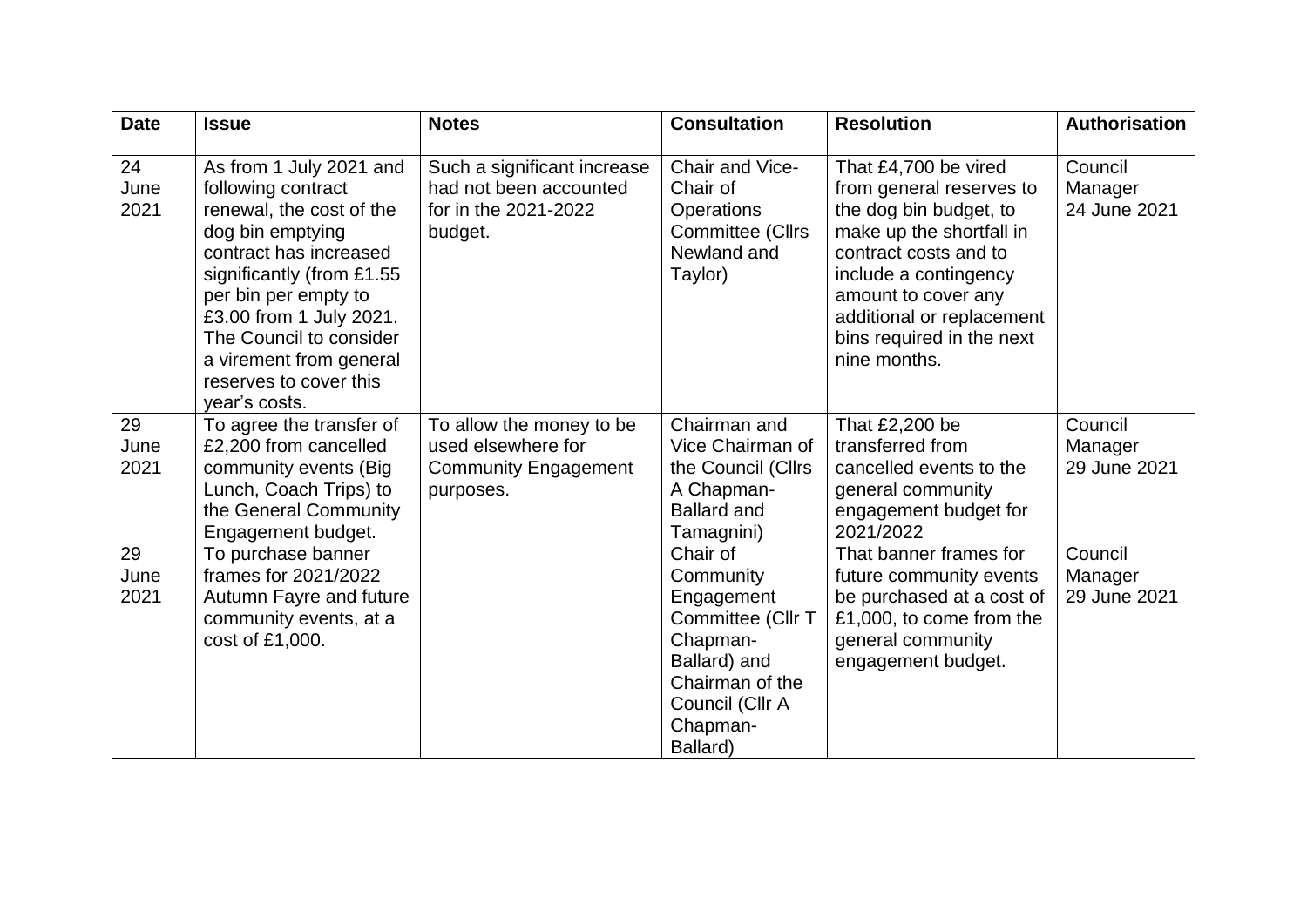| <b>Date</b>     | <b>Issue</b>                                                                                                                                    | <b>Notes</b>                                                                                                                                                     | <b>Consultation</b>                                                                                   | <b>Resolution</b>                                                                                                                                                                         | <b>Authorisation</b>               |
|-----------------|-------------------------------------------------------------------------------------------------------------------------------------------------|------------------------------------------------------------------------------------------------------------------------------------------------------------------|-------------------------------------------------------------------------------------------------------|-------------------------------------------------------------------------------------------------------------------------------------------------------------------------------------------|------------------------------------|
| 30 June<br>2021 | To purchase and install<br>brass name plaques on<br>the two footbridges at<br><b>Browns Wood Sports</b><br>Ground, at a cost of<br>$£330 + vat$ | The footbridges were<br>named through a<br>competition: Piglet Bridge<br>and The Caroline Devine<br>Bridge – names will be<br>inscribed on the brass<br>plaques. | Chair and Vice-<br>Chair of<br><b>Operations</b><br><b>Committee (Cllrs</b><br>Newland and<br>Taylor) | That £330 of s.106<br>monies (Neighbourhood<br>Play Maintenance) be<br>used to purchase and<br>install brass plaques on<br>the two footbridges at<br><b>Browns Wood Sports</b><br>Ground. | Council<br>Manager<br>30 June 2021 |

### **SCHEME OF DELEGATED AUTHORITY – DECISIONS TAKEN IN JULY 2021**

| <b>Date</b>     | <b>Issue</b>                                                               | <b>Notes</b>                                                                                                      | <b>Consultation</b>                                                                                                | <b>Resolution</b>                                                                                                                                                                                                     | <b>Authorisation</b>               |
|-----------------|----------------------------------------------------------------------------|-------------------------------------------------------------------------------------------------------------------|--------------------------------------------------------------------------------------------------------------------|-----------------------------------------------------------------------------------------------------------------------------------------------------------------------------------------------------------------------|------------------------------------|
| 20 July<br>2021 | <b>Renewal of Street</b><br>Trading License -<br><b>Walton More Kebabs</b> | The Council is invited to<br>comment on the<br>renewal application.                                               | Chairman of the<br>Council (Cllr A<br>Chapman-Ballard)<br>and Chair of<br>Regulatory<br>Committee (Cllr<br>Taylor) | Submit comment to MKC:<br>Hours of operation to cease at<br>9pm (as per current licence)<br>and not increased to 10.30pom<br>due to the proximity of the<br>kebab van to residents and the<br>potential for nuisance. | Council<br>Manager<br>20 June 2021 |
| 20 July         | To review the<br>internal auditor<br>contract                              | Comparison of service<br>and quotes from current<br>provider and another<br>auditing services were<br>considered. | Chairman of the<br>Council (Cllr A<br>Chapman-Ballard)<br>and Chair of<br>Regulatory<br>Committee (Cllr<br>Taylor) | (1) That Auditing Solutions Ltd<br>(ASL) be retained as the<br>Council's internal auditors<br>(2) RFO to enquire about a<br>multi-year contract with a<br>potential for discount or<br>quaranteed fixed price.        | Council<br>Manager<br>29 June 2021 |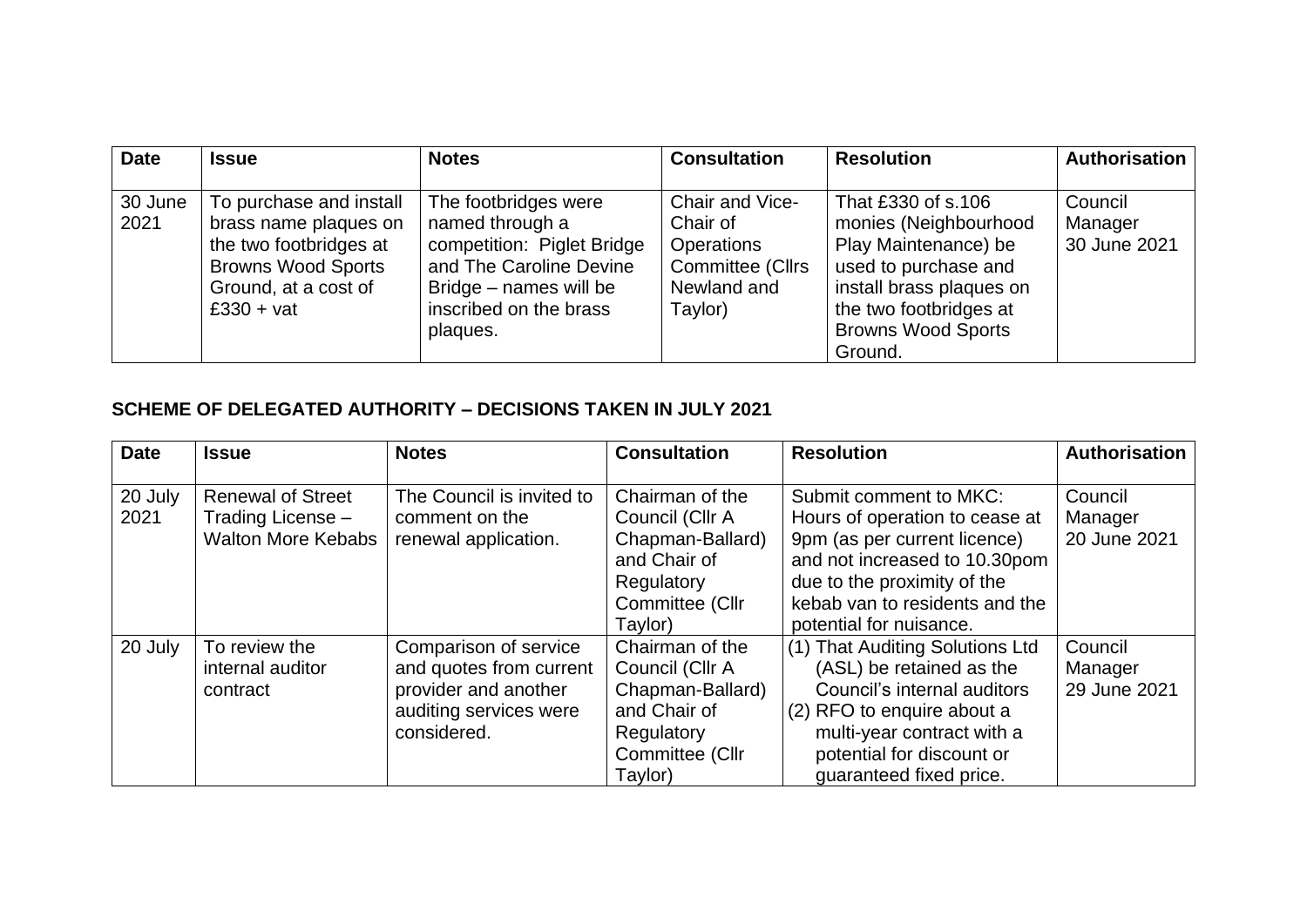| <b>Date</b>     | <b>Issue</b>                                                                                                                                   | <b>Notes</b>                                                                                                                                                                                                                                                                                                         | <b>Consultation</b>                                                                                                        | <b>Resolution</b>                                                                                                                                                                                                                                                                                                                                                                                                  | <b>Authorisation</b>               |
|-----------------|------------------------------------------------------------------------------------------------------------------------------------------------|----------------------------------------------------------------------------------------------------------------------------------------------------------------------------------------------------------------------------------------------------------------------------------------------------------------------|----------------------------------------------------------------------------------------------------------------------------|--------------------------------------------------------------------------------------------------------------------------------------------------------------------------------------------------------------------------------------------------------------------------------------------------------------------------------------------------------------------------------------------------------------------|------------------------------------|
| 20 July         | Purchase of financial<br>/ allotments /<br>booking software                                                                                    | Moving from Sage to<br>financial software<br>specific to parish<br>councils. Purchasing<br>software to facilitate<br>event bookings /<br>facilities hire / allotment<br>management<br>Three suppliers were<br>reviewed - Scribe<br>(rolling contract), Edge<br>IT (5 -year quotes<br>supplied), and Rialtas<br>Omega | Chairman of the<br>Council (Cllr A<br>Chapman-Ballard)<br>and Chair of<br>Regulatory<br>Committee (Cllr<br>Taylor)         | 1. To change the Council's<br>financial software to Scribe<br>Accounts (with integrated<br>asset management software)<br>2. To purchase Edge IT<br>modules (5-yr contract):<br>allotments (AdvantEdge<br>Allotments)<br>bookings (AdvantEdge<br>Facilities)<br>playground/allotments<br>inspection (AdvantEdge<br>Playgrounds), inc.<br>inspection app and tablet<br>(InspectEdge)                                 | Council<br>Manager<br>29 June 2021 |
| 21 July<br>2021 | To identify a project<br>that would benefit<br>from match funding<br>from MKC's<br>Community<br><b>Infrastructure Fund</b><br>(CIF) 2022/2023. | Successful bids for CIF<br>are required to have a<br>public realm theme.<br>Parish Councils can bid<br>for up to 3 projects, for a<br>maximum of £20k.                                                                                                                                                               | Chairman of the<br>Council (Cllr A<br>Chapman-Ballard)<br>and Chair of<br><b>Operations</b><br>Committee (Cllr<br>Newland) | That the Council applies for<br><b>MKC CIF Funding (match</b><br>funds) for refurbishment of<br>Caraway Close Play Area,<br>Walnut Tree (MKC owned),<br>subject to the following:<br>(a) That Full Council agrees to<br>ringfence the Caraway Close<br>£5k in the 2021/2022 budget to<br>2022/2023.<br>(b) Further information /<br>costings obtained on the<br>potential for refurbishment,<br>with MKC and Serco | Council<br>Manager<br>21 July 2021 |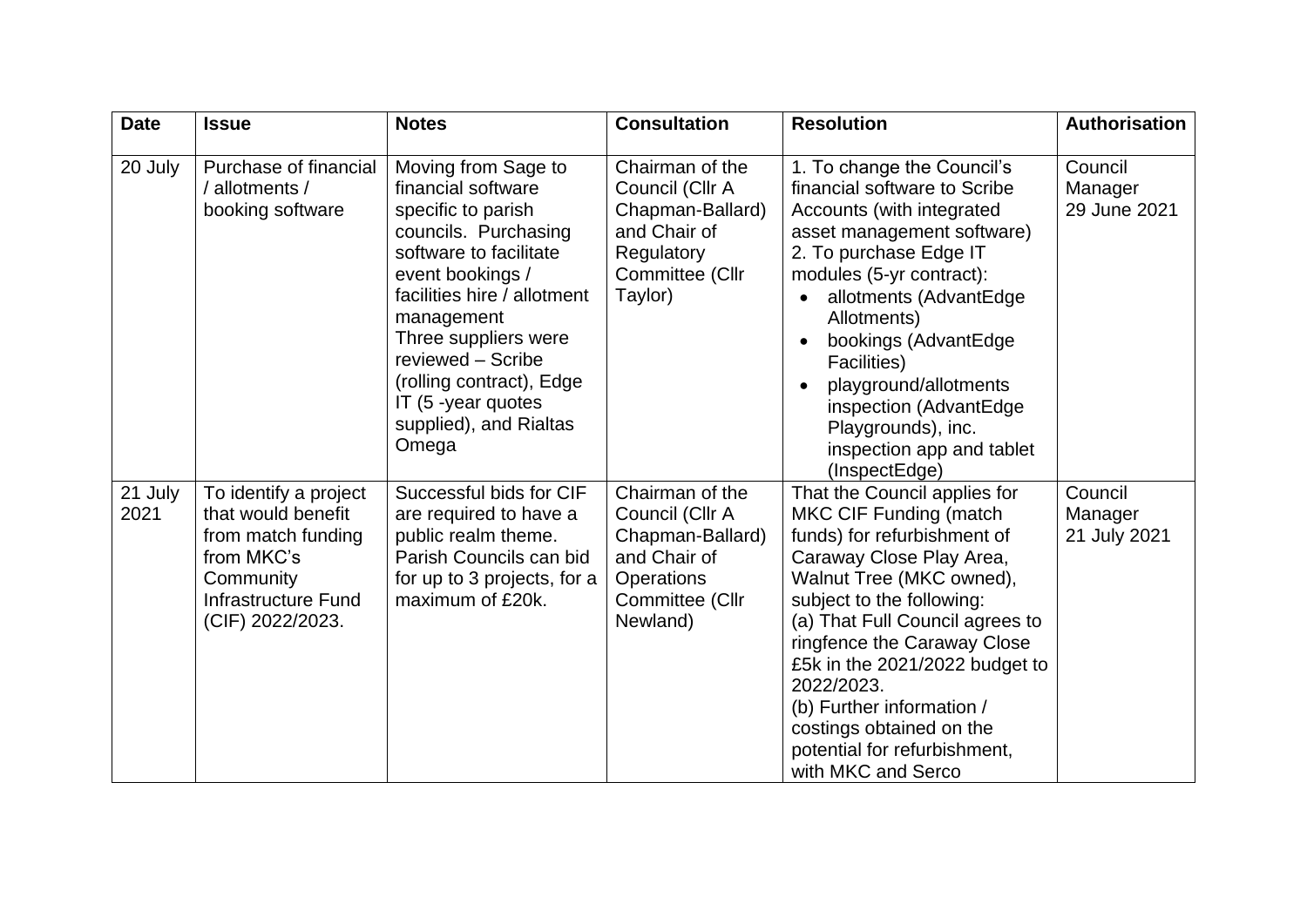| <b>Date</b>     | <b>Issue</b>                                                                                                                                                     | <b>Notes</b>                                                                                                                                                                                                                                                                                                                                                                                           | <b>Consultation</b>                                                                                                 | <b>Resolution</b>                                                                                                                                                                                                                          | <b>Authorisation</b>               |
|-----------------|------------------------------------------------------------------------------------------------------------------------------------------------------------------|--------------------------------------------------------------------------------------------------------------------------------------------------------------------------------------------------------------------------------------------------------------------------------------------------------------------------------------------------------------------------------------------------------|---------------------------------------------------------------------------------------------------------------------|--------------------------------------------------------------------------------------------------------------------------------------------------------------------------------------------------------------------------------------------|------------------------------------|
| 21 July<br>2021 | To approve details<br>for the refurbishment<br>of Lamb Lane Open<br>Space, Wavendon<br>Gate, at a cost of<br>£7,800.<br>(2021/2022 budget<br>allocation of £10K) | Discussions with<br>MKC/Serco on<br>requirements and costs:<br>Anti-vandal seats with<br>metal slats around<br>'circle'.<br>$\bullet$ 4 Eastgate picnic<br>benches<br>• Lay resin bond gravel<br>on 8m circle<br><b>Remove shrubbery</b><br>around tables.                                                                                                                                             | Chairman of the<br>Council (Cllr A<br>Chapman-Ballard)<br>and Chair of<br>Operations<br>Committee (Cllr<br>Newland) | That the refurbishment details<br>for Lamb Lane Open Space be<br>approved, at a cost of £7,800.                                                                                                                                            | Council<br>Manager<br>21 July 2021 |
| 21 July<br>2021 | To approve details<br>for the refurbishment<br>of Tansman Lane<br>Play Area, Old Farm<br>Park, at a cost of<br>£7K<br>(2021/2022 budget<br>allocation of £5K)    | Discussions with<br>MKC/Serco on<br>requirements and costs:<br>• Mulch pad under double<br>swings<br>• Paint existing play<br>equipment (modern<br>theme)<br>• Replace rope and net<br>on multi-play.<br><b>Remove metal tubular</b><br>fencing and replace<br>with 1m high estate<br>fencing (gate at each<br>end)<br><b>• Return planting bed to</b><br>grass, re-using<br>surviving plants on site. | Chairman of the<br>Council (Cllr A<br>Chapman-Ballard)<br>and Chair of<br>Operations<br>Committee (Cllr<br>Newland) | That the refurbishment details<br>for Tansman Lane Play Area,<br>at a cost of £7K, be approved,<br>subject to Full Council<br>agreeing to use £2K of the<br>Lamb Lane Open Space<br>refurbishment underspend<br>$(E2,200)$ on the project. | Council<br>Manager<br>21 July 2021 |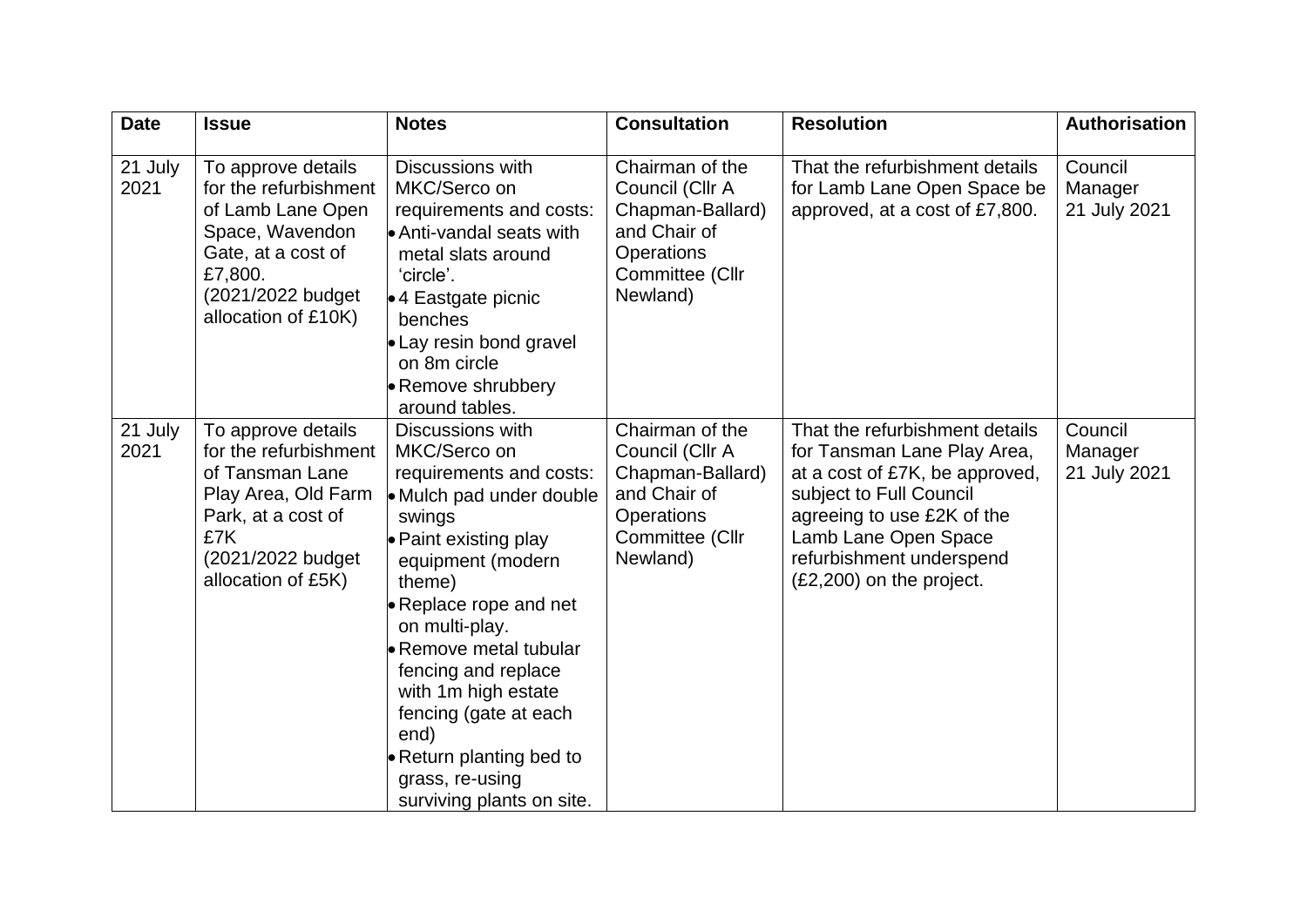| <b>Date</b>     | <b>Issue</b>                                                                                                                                                    | <b>Notes</b>                                                                                                                                                                                                                                | <b>Consultation</b>                                                                                                        | <b>Resolution</b>                                                                                                                                                                                                        | <b>Authorisation</b>               |
|-----------------|-----------------------------------------------------------------------------------------------------------------------------------------------------------------|---------------------------------------------------------------------------------------------------------------------------------------------------------------------------------------------------------------------------------------------|----------------------------------------------------------------------------------------------------------------------------|--------------------------------------------------------------------------------------------------------------------------------------------------------------------------------------------------------------------------|------------------------------------|
| 21 July<br>2021 | To approve details<br>for the refurbishment<br>of Lamb Lane Play<br>Area, Wavendon<br>Gate, at a cost of<br>£5K.<br>(2021/2022 budget)<br>allocation of £5K)    | Discussions with<br>MKC/Serco on<br>requirements and costs:<br><b>Remove knee rails and</b><br>fill holes with concrete.<br>• New swings with cradle<br>and flat seat<br>• Tango double seat<br><b>Extend wetpour</b><br>● Paint multi-play | Chairman of the<br>Council (Cllr A<br>Chapman-Ballard)<br>and Chair of<br>Operations<br>Committee (Cllr<br>Newland)        | That the refurbishment details<br>for Lamb Lane Play Area be<br>approved, at a cost of £5K.                                                                                                                              | Council<br>Manager<br>21 July 2021 |
| 21 July<br>2021 | To approve details<br>for refurbishment of<br><b>Gatewick Lane Play</b><br>Area, Caldecotte, at<br>a cost of £5,600<br>(2021/2022 budget)<br>allocation of £5K  | Discussions with<br>MKC/Serco on<br>requirements and costs:<br>► Remove and break out<br>rocker<br>le Install Kompan<br>roundabout with bench<br>• New swings with cradle<br>and flat seat.<br><b>Rubber mat surfacing</b>                  | Chairman of the<br>Council (Cllr A<br>Chapman-Ballard)<br>and Chair of<br><b>Operations</b><br>Committee (Cllr<br>Newland) | That the refurbishment details<br>for Gatewick Lane Play Area,<br>at a cost of £5,600, be<br>approved, subject to Full<br>Council agreement to increase<br>the allocated budget by £600.                                 | Council<br>Manager<br>21 July 2021 |
| 21 July<br>2021 | To approve<br>inspection costs for<br>new play areas:<br>• Lamb Lane Open<br>Space<br>• Play Areas at Lamb<br>Lane, Tansman<br><b>Lane and Gatewick</b><br>Lane | The inspection costs for<br>all refurbished play<br>areas in 2021/2022 will<br>total £450.                                                                                                                                                  | Chairman of the<br>Council (Cllr A<br>Chapman-Ballard)<br>and Chair of<br><b>Operations</b><br>Committee (Cllr<br>Newland) | That Full Council be requested<br>to approve the £450 inspection<br>costs for refurbished play<br>areas and open space<br>(2021/2021 strategic<br>landscaping plan), which is not<br>covered in the 2021/2022<br>budget. | Council<br>Manager<br>21 July 2021 |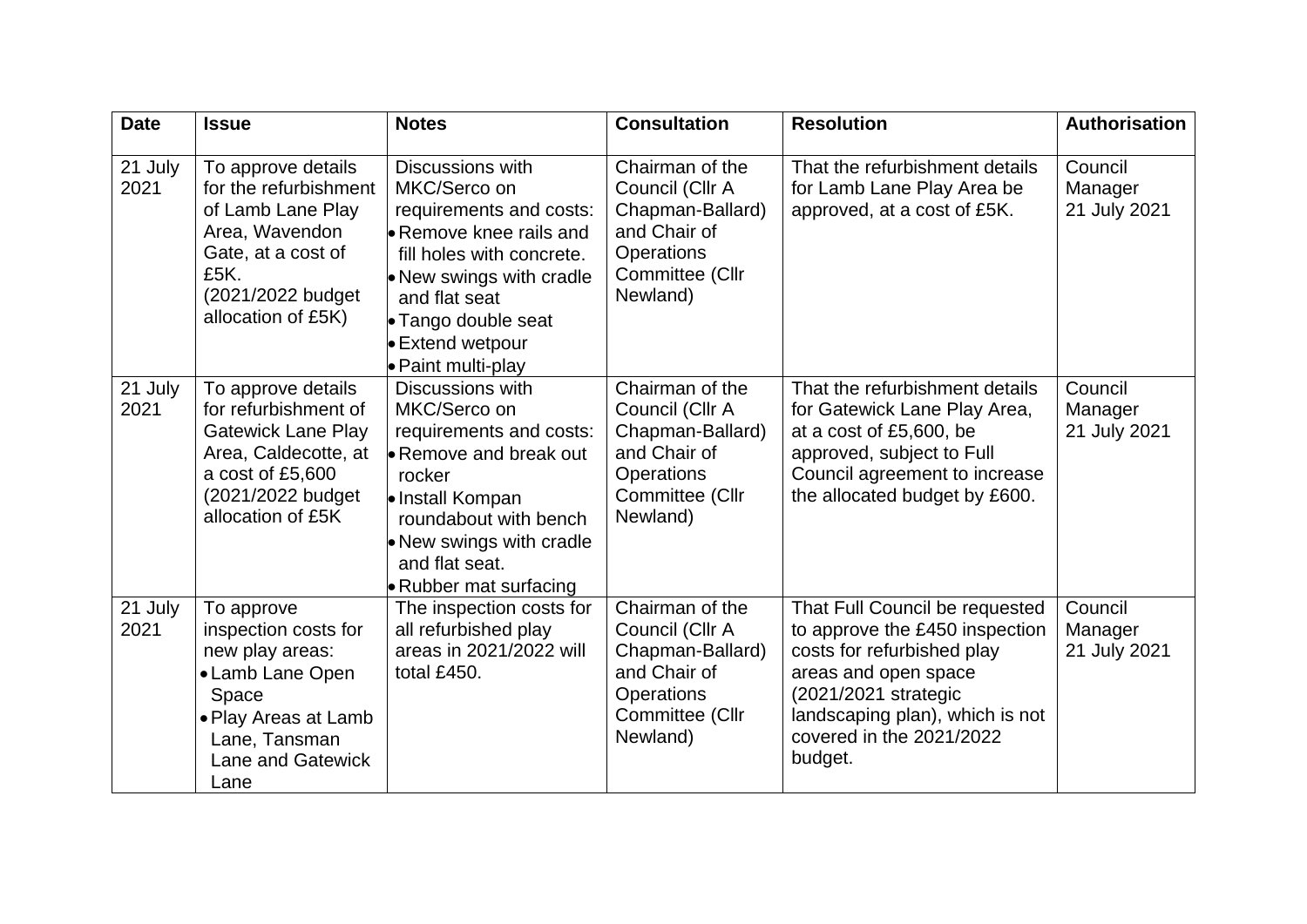| <b>Date</b>     | <b>Issue</b>                                                                                                                                                                                         | <b>Notes</b>                                                                                                                                                                                                                     | <b>Consultation</b>                                                                                                                  | <b>Resolution</b>                                                                                                                                                                                                                                                                                                      | <b>Authorisation</b>               |
|-----------------|------------------------------------------------------------------------------------------------------------------------------------------------------------------------------------------------------|----------------------------------------------------------------------------------------------------------------------------------------------------------------------------------------------------------------------------------|--------------------------------------------------------------------------------------------------------------------------------------|------------------------------------------------------------------------------------------------------------------------------------------------------------------------------------------------------------------------------------------------------------------------------------------------------------------------|------------------------------------|
| 21 July<br>2021 | Agreement to take<br>ownership of 'street'<br>furniture at Duchess<br><b>Grove Allotment</b><br>Site.                                                                                                | <b>Duchess Grove</b><br><b>Allotment Association</b><br>(DGAA) does not have<br>any public liability<br>insurance for furniture<br>and request WCC take<br>ownership. DGAA to<br>regularly maintain and<br>repair when required. | Chairman of the<br>Council (Cllr A<br>Chapman-Ballard)<br>and Chair of<br>Operations<br>Committee (Cllr<br>Newland)                  | 1. That the Council takes<br>ownership of the 'street'<br>furniture at Duchess Grove<br>Allotment Site (greenhouse,<br>pagoda's, benches, compost<br>area).<br>2. That the Council enters into<br>an agreement with DGAA for it<br>to regularly maintain and<br>inspect the furniture and to<br>repair, when required. | Council<br>Manager<br>21 July 2021 |
| 27 July<br>2021 | Agree to carry out a<br>short resident's<br>survey (interim<br>survey) at the<br>Autumn Fayre about<br>the impact of<br>Covid19.                                                                     | The survey will give an<br>indication of impact or<br>potential impact of<br>Covid19 on our<br>residents. A more<br>strategic survey to be<br>carried out in the next<br>civic year.                                             | Chair of<br>Community<br>Engagement<br>Committee (Cllr T<br>Chapman-Ballard<br>and Chairman of<br>the Council (A<br>Chapman-Ballard) | That a short interim residents<br>survey be carried out about the<br>impact and potential impact of<br>Covid19 on our residents. The<br>Survey to be conducted on-<br>line, website, newsletter,<br>Autumn Fayre, social media.<br>(Survey Monkey).                                                                    | Council<br>Manager<br>27 July 2021 |
| 27 July<br>2021 | To agree to continue<br>support of the FNC<br>(Friendly<br>Neighbourhood<br>Club) through<br>payment of their hire<br>of Wavendon Gate<br>Pavilion Cost and a<br>contribution to their<br>Xmas Meal. | The cost of hiring<br><b>Wavendon Gate</b><br>Pavilion is £34 per hire.<br>The FNC are planning<br>to resume meetings in<br>August 2021.                                                                                         | Chair of<br>Community<br>Engagement<br>Committee (Cllr T<br>Chapman-Ballard<br>and Chairman of<br>the Council (A<br>Chapman-Ballard) | That the Council continues to<br>support the Friendly<br>Neighbourhood Club by paying<br>the hire fees for their meetings<br>at Wavendon Gate Pavilion<br>(£34 per meet) and a<br>contribution to their Xmas<br>outing.                                                                                                | Council<br>Manager<br>27 July 2021 |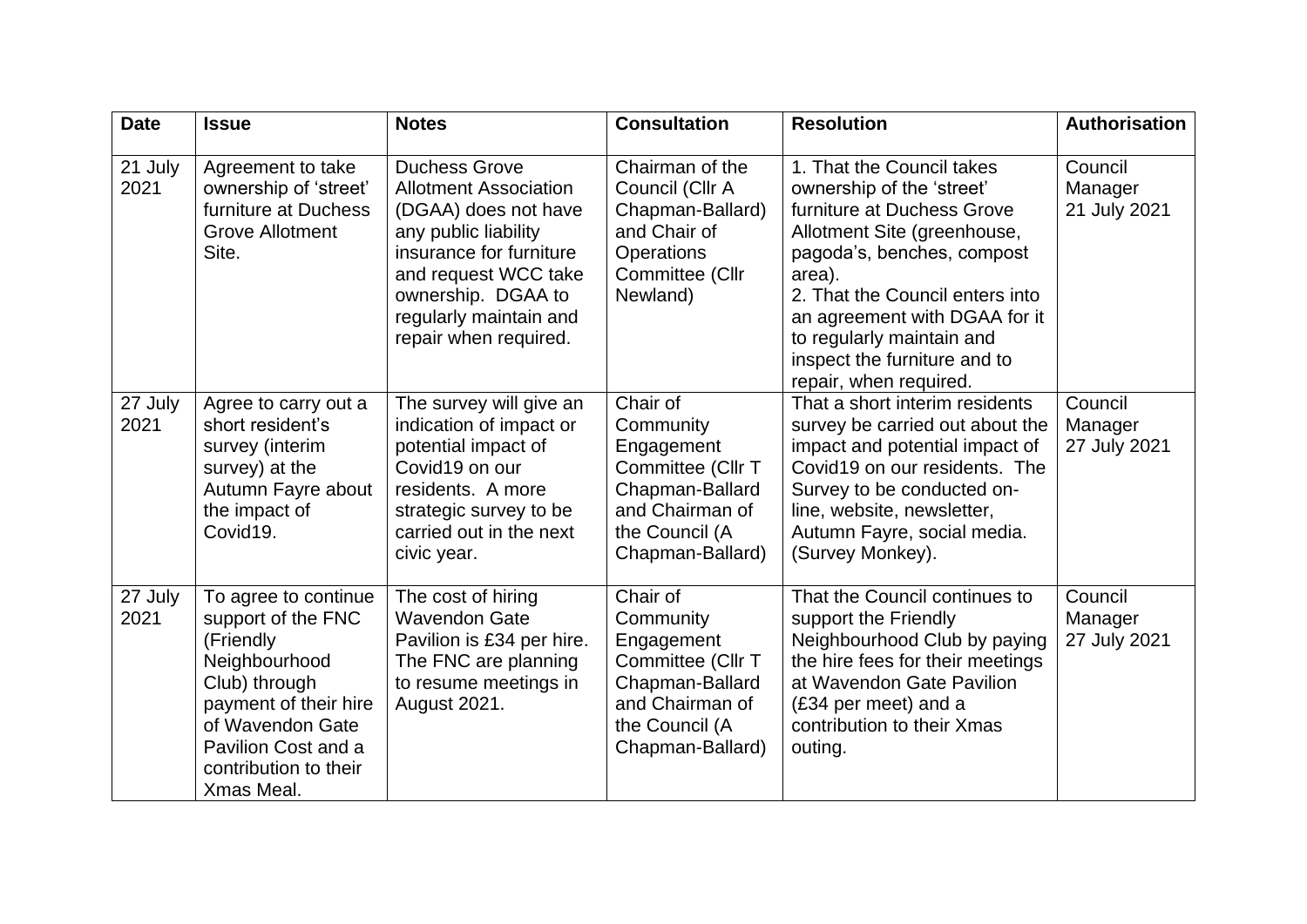| <b>Date</b>     | <b>Issue</b>                                                                                                                                                                                       | <b>Notes</b>                                                                                                                                                                        | <b>Consultation</b>                                                                                                                  | <b>Resolution</b>                                                                                                                                                                                                                                                                                                                                                                                            | <b>Authorisation</b>               |
|-----------------|----------------------------------------------------------------------------------------------------------------------------------------------------------------------------------------------------|-------------------------------------------------------------------------------------------------------------------------------------------------------------------------------------|--------------------------------------------------------------------------------------------------------------------------------------|--------------------------------------------------------------------------------------------------------------------------------------------------------------------------------------------------------------------------------------------------------------------------------------------------------------------------------------------------------------------------------------------------------------|------------------------------------|
| 27 July<br>2021 | Proposal for the<br>public art project to<br>be installed at WCC<br>owned land at<br><b>Browns Wood</b><br><b>Sports Ground</b><br>(Recommendation of<br>the Public Art Project<br>Working Group). | Project is owned by<br>MKC. Working Group<br>made up of residents /<br><b>WCC Cllrs and staff.</b><br>Project Plan /<br>milestones / timeline to<br>be received by Full<br>Council. | Chair of<br>Community<br>Engagement<br>Committee (Cllr T<br>Chapman-Ballard<br>and Chairman of<br>the Council (A<br>Chapman-Ballard) | 1. That the public art project be<br>agreed in line with the Public<br>Art Project Working Group:<br>Reflective of our area<br>Incorporates stones from<br>Woody the Rock Snake<br>• Long lasting $(25 \text{ years})$<br>2. That a request be made to<br>MKC that any s.106 monies<br>remaining from the project<br>(£44K) be handed over to<br>WCC for maintenance / regular<br>inspect of the public art. | Council<br>Manager<br>27 July 2021 |
| 29 July<br>2021 | To agree to the<br>increase in the cost<br>of insurance by<br>£23.48, to cover the<br>cost of ownership of<br>allotment furniture at<br><b>Duchess Grove</b><br>Allotment Site.                    | The furniture to be<br>maintained by the<br><b>Duchess Grove</b><br>Allotment Association.                                                                                          | Vice-Chairman of<br>the Council (Cllr<br>Tamagnini) and<br>Chair of<br><b>Operations</b><br>Committee (Cllr<br>Newland)              | That the increased cost in<br>insurance of £23.48, to cover<br>the cost of cover of the<br>furniture at Duchess Grove<br>Allotment Site, be agreed.                                                                                                                                                                                                                                                          | Council<br>Manager<br>29 July 2021 |